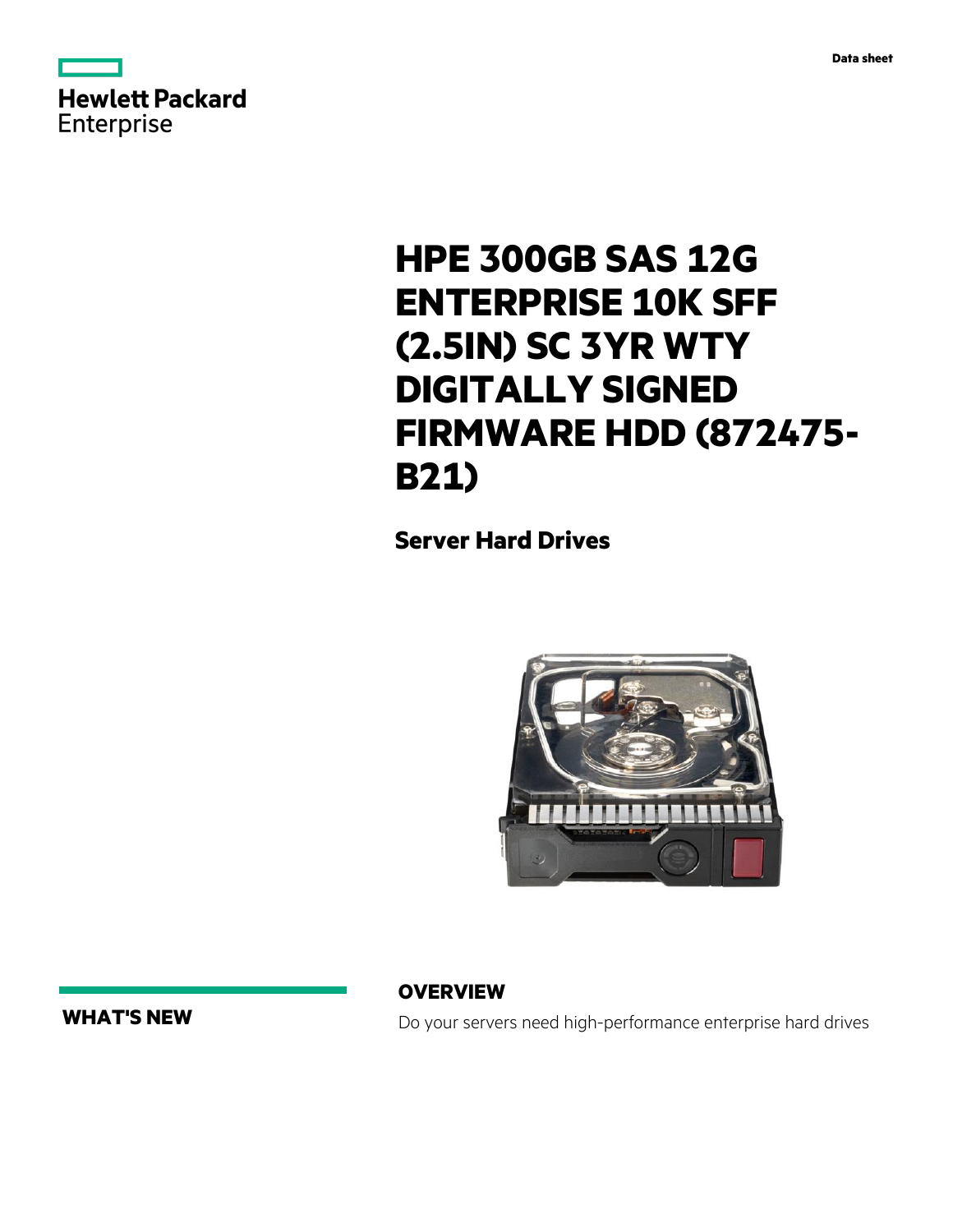- New 300 GB and 600 GB 15K Large Form Factor (LFF) Hard Drives with Smart Carrier Converter (SCC) and Digitally Signed Firmware **·**
- Up to 2.4 TB 10K SAS Small Form Factor **·** (SFF) 512e Enterprise Hard Disk Drives
- Up to 900 GB 15K SAS SFF and LFF **·** Enterprise Hard Disk Drives

for both your mission-critical and I/O-intensive applications?

 HPE Server Enterprise Hard Drives offer the highest level of performance and reliability for your most demanding application workloads. Enterprise drives help you improve server response times, power more transactions per second, and accelerate data transfer (I/O) speeds. HPE Server Enterprise Hard Drives are backed by over 3.35 million hours of the industry's most rigorous testing and qualification program [1], ensuring customers' reliable, rugged drives. Prevent unauthorized access to your data with HPE Digitally Signed Firmware. It provides the security and assurance that drive firmware comes from a trusted source and protects against malicious attacks. The self-describing icons on the HPE Smart Carrier takes the guesswork out of a drive's status, and a "do not remove" button prevents data loss from human error.

### **FEATURES**

#### **Performance and Reliability for Any Workload**

HPE Server Enterprise Hard Drives are ideal for transaction processing, database applications, Big Data analytics, and high-performance computing.

Broad portfolio of customized solutions provide up to 2.4 TB of storage.

Efficient drives provide power for space constrained data centers.

Latest 12G SAS interface for increased performance.

Stable and consistent portfolio of drives offering long life cycles and steady supply.

## **Technical specifications HPE 300GB SAS 12G Enterprise 10K SFF (2.5in) SC 3yr Wty Digitally Signed Firmware HDD**

| <b>Product Number (SKU)</b> | 872475-B21                                                                                                                                                        |
|-----------------------------|-------------------------------------------------------------------------------------------------------------------------------------------------------------------|
| Capacity                    | 300 GB                                                                                                                                                            |
| <b>Interface</b>            | <b>SAS</b>                                                                                                                                                        |
| <b>Form factor</b>          | <b>SFF</b>                                                                                                                                                        |
| Warranty                    | HPE Server Enterprise Hard Drives have a 3-year limited warranty regardless of the warranty period for the<br>system in which they are installed. - 2308-18:30AMS |